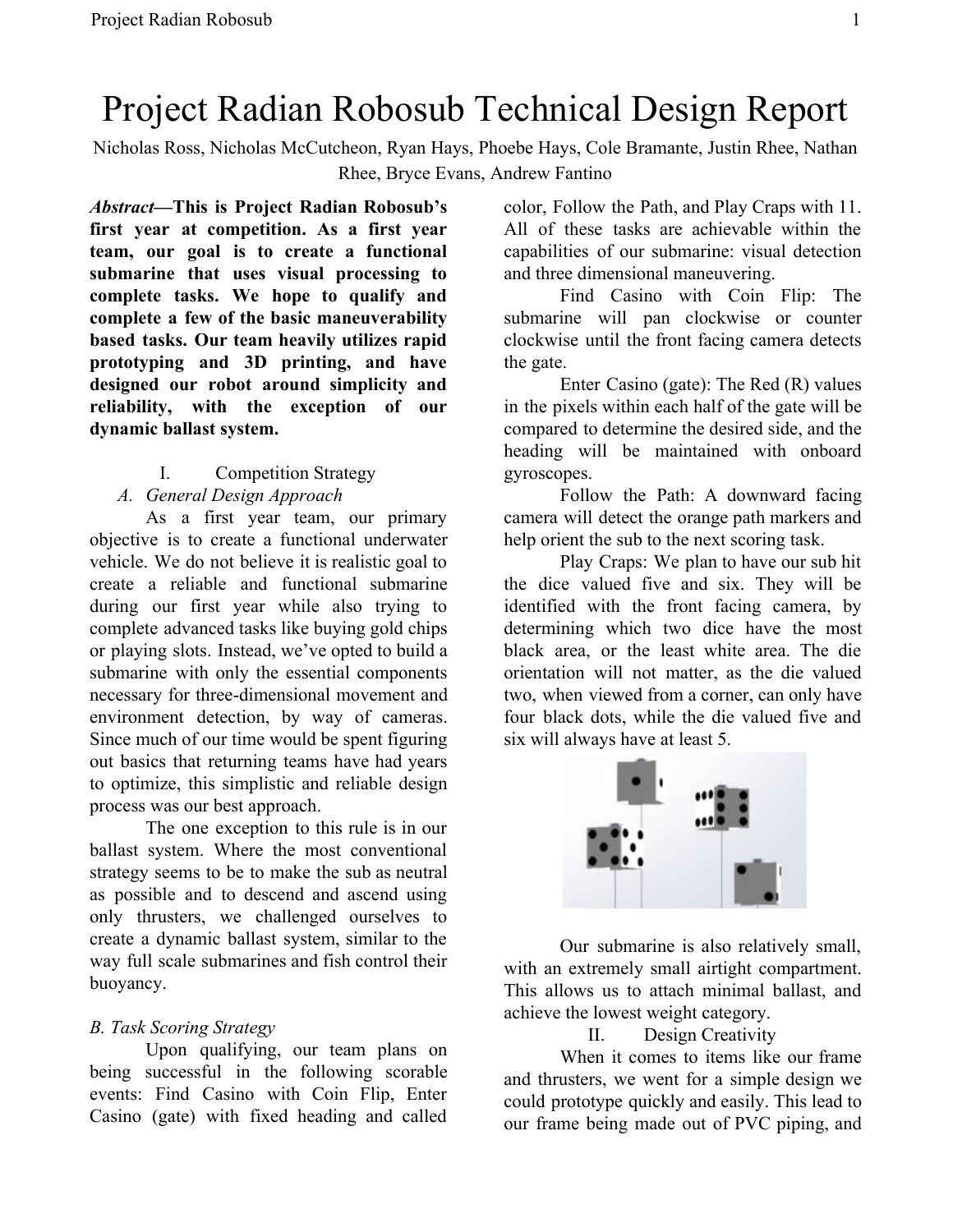most of our brackets being 3D printed. This allowed for easy adjustments to our design as we learned what were good design choices and what weren't.

*A. Thrusters*

For a time we strongly considered using T100 thrusters from Blue Robotics, as they seemed robust and powerful, and wouldn't require much work on our part. Mainly due to our tightly constrained budget, we decided instead to repurpose bilge pumps and use them as thrusters by removing some parts of the outer shell and adding a shroud to control flow. They have proven to be a reliable at a very reasonable cost, but were relatively underpowered, so we designed our own propellers to increase the overall efficiency of our thrusters, as described below and in the experimental results section.

*B. CAD and 3D Printing*

Our team used professional 3D modelling software and 3D printers to fabricate some of our more complex parts, such as our thruster mounting brackets, case mounts, and propellers. Each of these parts was designed, printed, tested, and reprinted multiple times before the final designs were complete. One such evolution is shown below in our thruster mounting brackets.





We were worried about the PLA material used in 3D printing degrading with exposure to water because of its biodegradability, but upon submerging a piece for several months with very little mass loss, we determined it was not an issue.

*C. Dynamic Buoyancy System*

As previously mentioned, a more complex component into which our team invested much time was a dynamic buoyancy system. To begin our process, we first began to propose various design ideas and list the positive and negative aspects of each. We decided to use a design in which a piston compresses a fixed amount of air, effectively reducing the amount of water displaced by our submarine and increasing the buoyant force acting upon the submarine. A diagram of this design is pictured below.



The reason we chose this design was due to its relative simplicity, dependability, and the control it offered. For example, another potential design idea we considered was using compressed air to expel water from containers on our submarine, thereby increasing our submarine's displacement. However, we felt that it would be more difficult to control how much air is expelled from a compressed air canister than it would be to control a motor that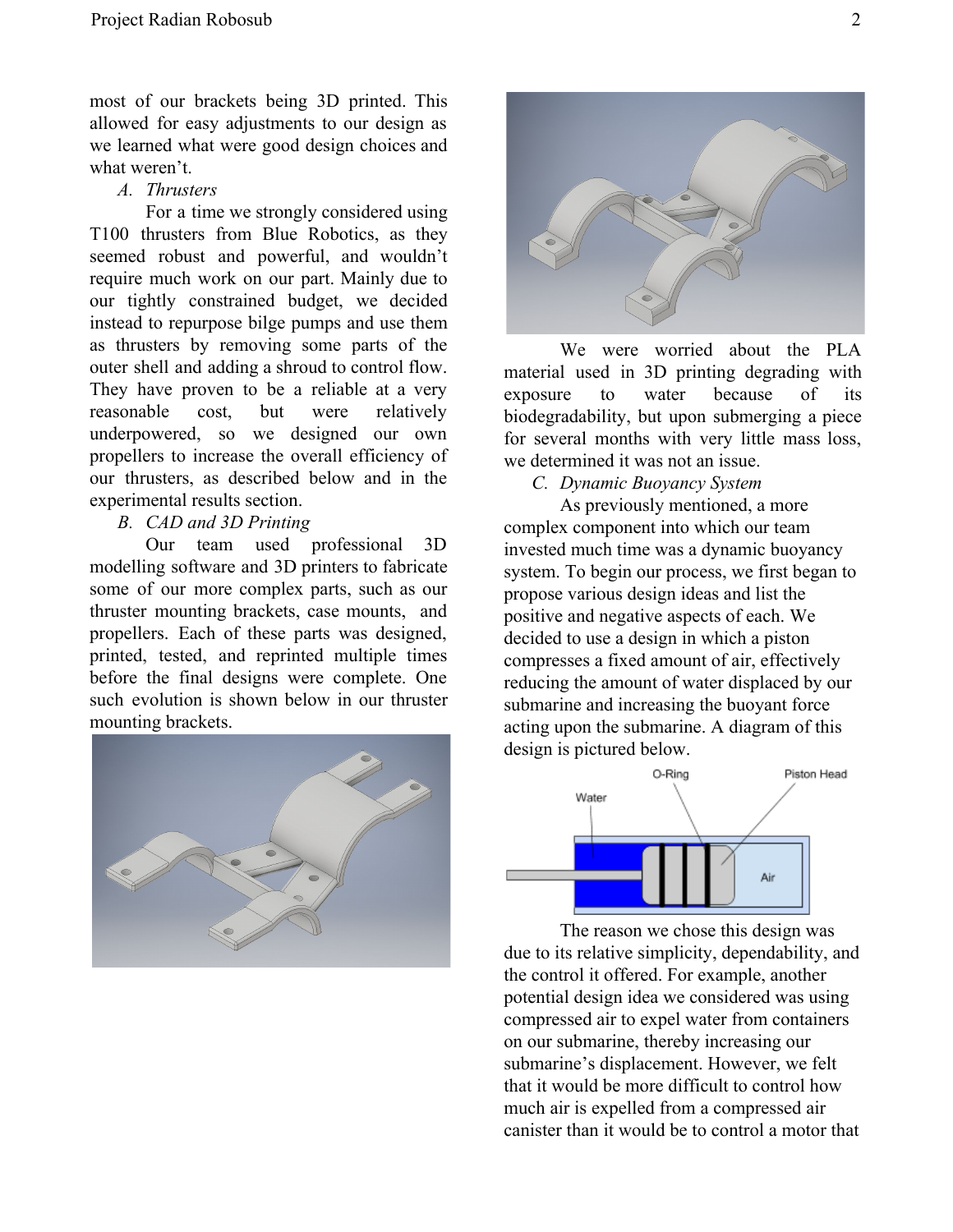extends and retracts a piston. Furthermore, a compressed air dynamic buoyancy system would require that we buy numerous compressed air canisters to replace those that have been expended.

Another obstacle our team faced was how to manufacture the components of this buoyancy system in a manner that was financially feasible. To overcome this obstacle, our team ended up 3d printing various components from PLA or PTEG plastic and also purchasing materials from our local recycling center.



While the creation of a dynamic buoyancy system isn't necessary for any of the challenges, we thought it would be a good challenge, extremely rewarding, and would give our submarine more flexibility in the case that our thrusters are not powerful enough to control our depth.

# III. Experimental Results *A. Initial Electrical Connector Testing*

Our first goal as far as experimentation goes was to make sure that we were not wasting large portions of our limited budget. We knew that were were going to need to drill holes in our watertight box. We also knew that we didn't want to randomly puncture our high-quality case without any assurance that we would be able to fill them back in. To achieve this assurance, we determined to assess our connectors on some inexpensive tupperware. We drilled a hole in the tupperware and inserted the connector, securing it with marine epoxy. Once we saw that it was able to prevent

the tupperware from being flooded with water, we drilled a hole in our water-tight case and installed the connector, once again using marine epoxy. We had to wait to test how well these seals held back the water until we had access to a pool, so we began our selection of propellers.

## *B. Propeller Testing*

We determined which of the propellers created the most thrust by creating a testing setup that would make it easy to compare the thrust of each design. It consisted of a thin wood plank which we secured to a table at one end and held the propeller in a bucket of water. When we ran power to the motors, it would push the end of the plank upward. We measured the distance that it rose and developed a propeller based on the designs that worked the best. This allowed us to produce the most thrust possible with our propellers. Some of the major iterations of our propeller design are shown here: